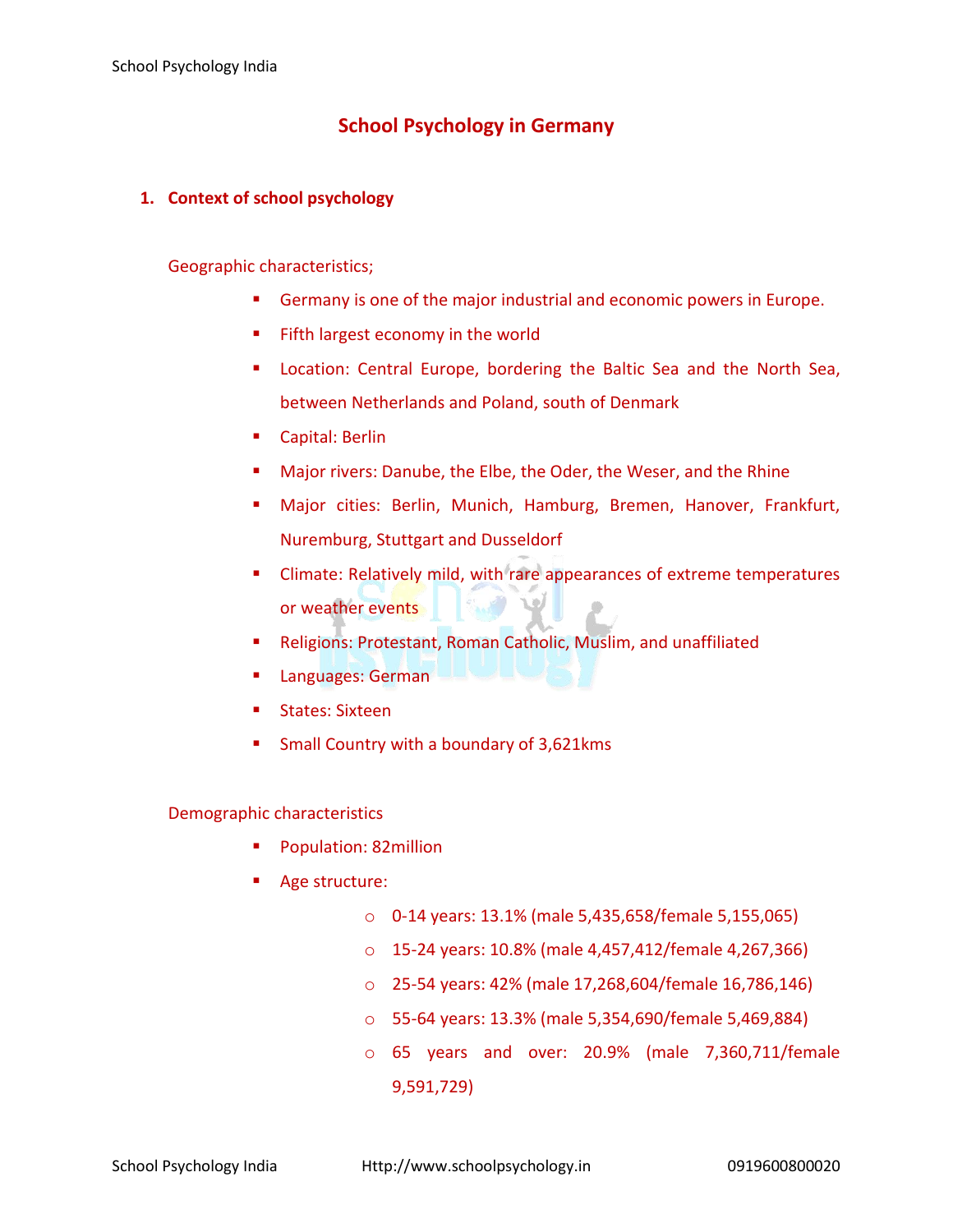- **Ethnic Groups: German and Turkish**
- Birth Rate: 8.33/1000
- Death Rate: 10.55/1000

#### Economic characteristics

- **Europe's most industrialized and populous country**
- **The fifth largest economy in the world**
- GDP: \$3.25 trillion (2012 est.)
- **Population below poverty line; 15.5%**
- Labor force: 43.93 million (2012 est.)
- Unemployment rate: 5.5% (2012 est.)
- Key Exports: Machinery, Vehicles, Chemicals, Metals and manufactures, Foodstuffs and Textiles

#### Educational system

- Sixteen states and each state has an autonomous control over their educational system
- Children between the ages of 3 and 6 attend Kindergarten, which are not part of the school system but run by families, church or registered societies.
- Primary and Compulsory education starts at 6 years and ends by ten years
- Secondary education starts at ten years and ends by sixteen years. Here the child has an option to decide among any five streams of education

| Secondary                | <b>Based on</b>                                       | Up to age    | Prepares for       |
|--------------------------|-------------------------------------------------------|--------------|--------------------|
| <b>Schooling Streams</b> |                                                       |              |                    |
| Hauptschule              | Based on Practical Work Up to age sixteen or Business |              | and                |
|                          |                                                       | Standard ten | <b>Professions</b> |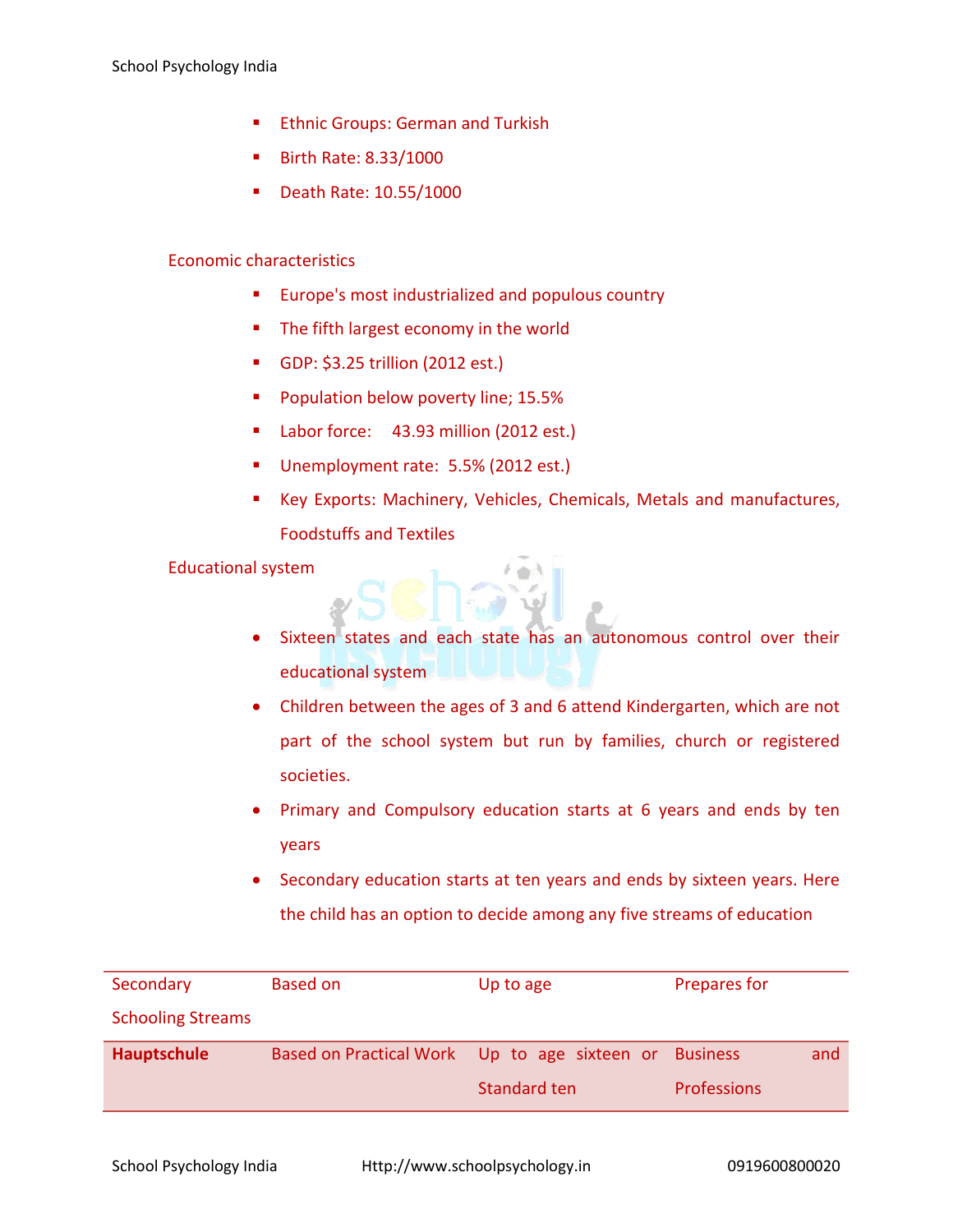| <b>Realschule</b>        |                                |     | Up to age sixteen or Technical                                |                     | And |
|--------------------------|--------------------------------|-----|---------------------------------------------------------------|---------------------|-----|
|                          | <b>Practical</b><br>Work       |     | and Standard ten                                              | Administrative      |     |
|                          | <b>Theory</b>                  |     |                                                               | Career              |     |
| Gymnasium                |                                |     | Up to age eighteen or                                         | International       |     |
|                          | <b>Scientific</b>              | and | Standard twelve                                               | <b>Standards</b>    |     |
|                          | <b>Theoretical Orientation</b> |     |                                                               |                     |     |
| Gesamtschule             | Comprehensive school -         |     |                                                               | Any type of student |     |
|                          |                                |     | Mixture of all the above Up to age eighteen or interest areas |                     |     |
|                          | three                          |     | <b>Standard twelve</b>                                        |                     |     |
| <b>Special Education</b> | Requirements                   |     | Up to age sixteen or                                          |                     |     |
|                          |                                |     | Standard ten                                                  |                     |     |

- After completing higher education the student chooses a career and starts with Berufsschule, a college based system of learning.
- Average Class Size: 22- 27 in all the four streams and 12 in case of special education
- Schooling is widely accepted and considered important.
- School drop outs starts from standard eight and there is no concrete mechanism devised to overcome this issue of adolescents missing out education.

### **2. History and current status of school psychology**

- o Start of 19tth Century First Instance Mr. William stern demanding school psychology positions during the first conference on youth affairs in Hamburg, 1911.
- o Before World War II Hans Lammermann First School Psychologist of Germany (1922 -1933, Mannheim)
- $\circ$  After World War II –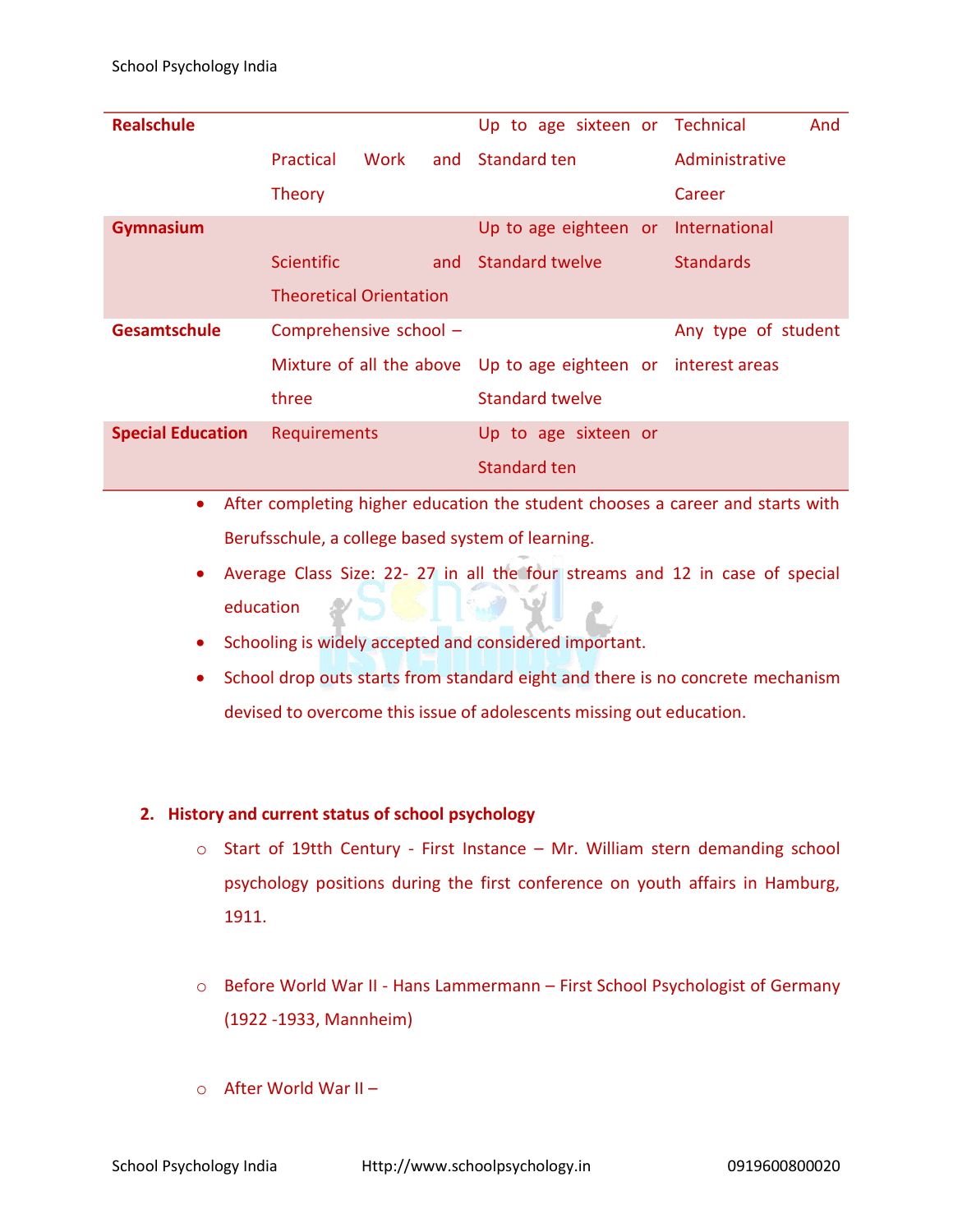- **West Germany** 
	- 1950's School Psychology started again as Child Guidance Clinics were not encouraged by teachers and parents
	- 1965 106 school psychologists were working
	- 1975 454 school psychologists were working
	- 1966 Dortmund Resolution was passed after a group of nationwide school psychologists met at Dortmund.
	- 1973 Government plans to have one school psychologist for every 5000/ 2000 students at primary and higher education level.
- East Germany
	- Until 1973 No trace of school psychologist
	- Nov, 1973 Political order to have a school psychologist at every school
	- 1980 International Congress of Psychology held at Leipzig brought changes in approach
- A unified Germany
- 1989 East and West Germany School psychologists got united with Germany reunification
- **1994** First large meeting of nationwide school psychologists at 11<sup>th</sup> meeting of National School Psychology Association at Rostock
- 2005 982 School Psychologists were serving nearly 12.5 million students
- Salaries 60,000 euro to 95,000 euro per year

### 3. I**nfrastructure of school psychology**

 All the sixteen states have a school psychology association of their own to speak about their rights and interests.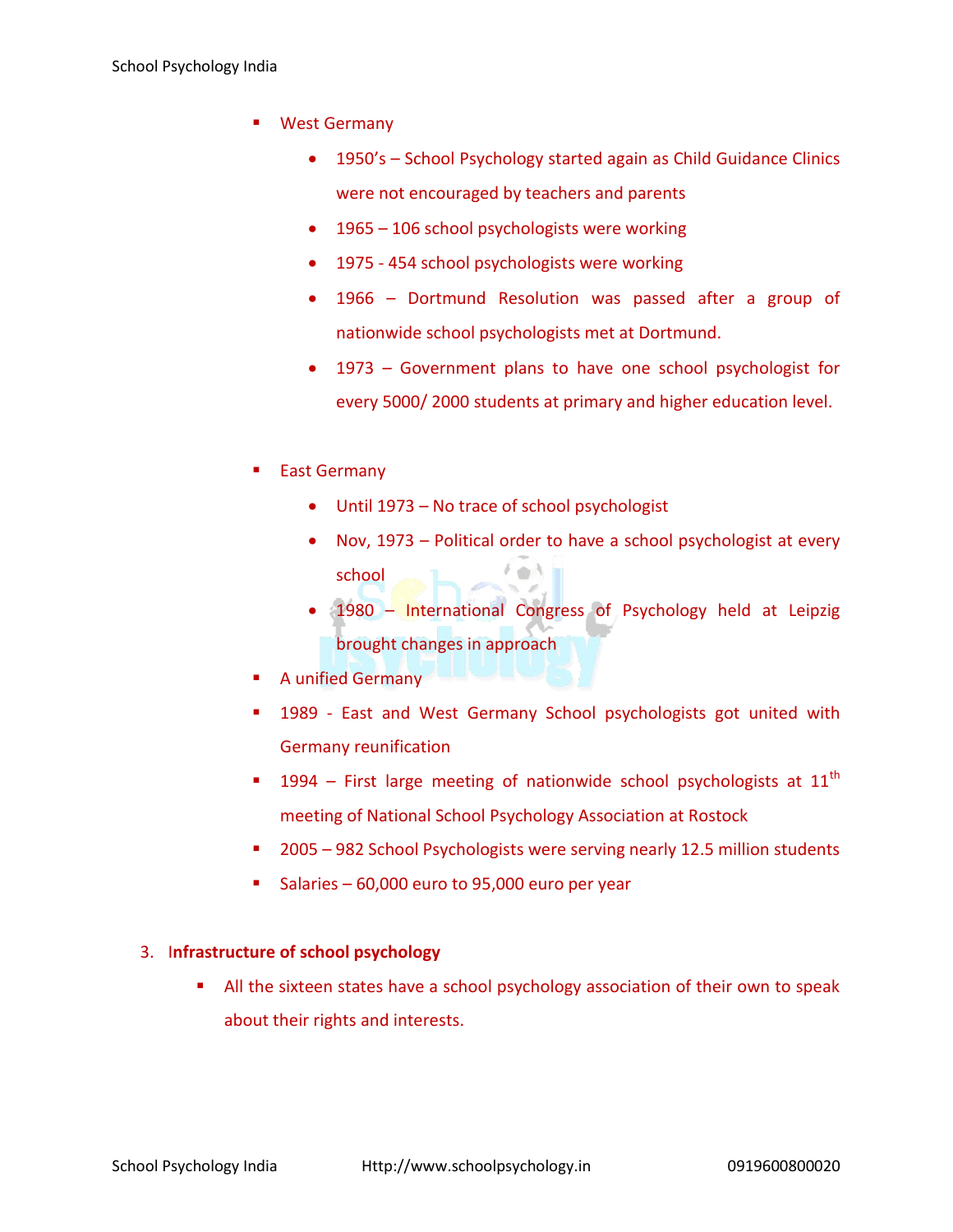- German School Psychology Association, a part of German National Psychology Association represents the interests of all the school psychologists from all the sixteen states.
- **13 states require a school psychologist to qualify masters' level program**
- Rest of the states has their own laws and programs as a requirement to work as a school psychologist.
- School Ministers in each state have established set of regulations and guidelines for school psychologists based up on their educational system in practice.
- **There is no particular Journal for School psychology.**

# **4. Preparation of school psychologists**

- **Basic requirement Diploma in psychology (equivalent to masters)**
- **Universities do not offer any special training in school psychology**
- **Most universities require 12 weeks of practical in-service training under the** supervision of a psychologist and this can be served in two different institutions.
- **Some Bavarian universities provide training for School Psychologists**
- **Germany School Psychology Association conducts one week national conference** for school psychologists once in every two years.
- There is a large extent of understanding in the midst of practitioners and learners regarding the need for supervised training to work as school psychologists.
	- a) Scope of Training A bit of educational psychologsy within the frame work of the Diploma
	- b) Field Experiences Required 12 weeks in service training
	- c) Years of Study 16 years of schooling and three years of college study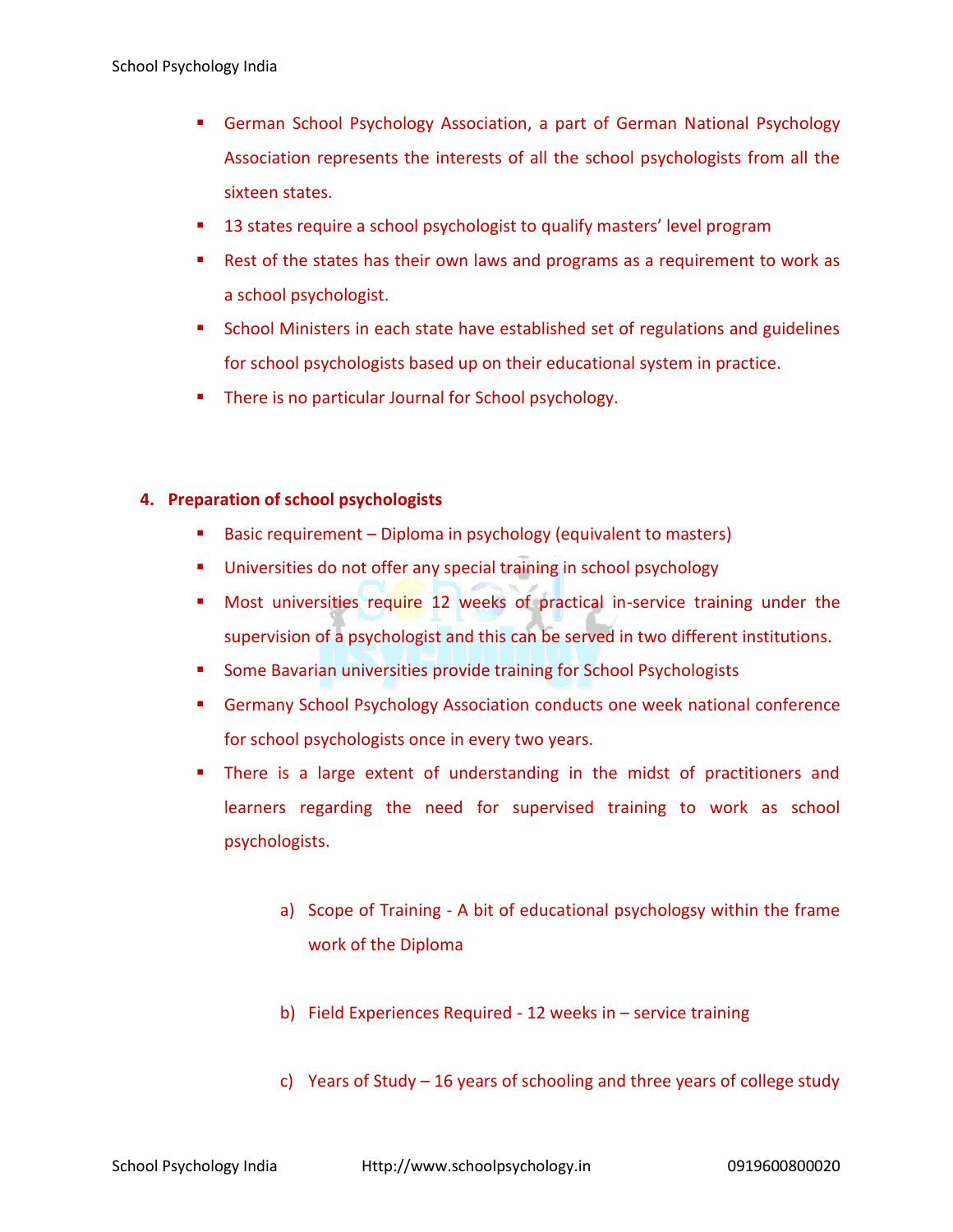- d) Training Programs
	- a. Once in two years one week national conference
	- b. Bavarian universities provide training for Bavarian School psychologists
- e) Where Graduates are Typically Employed Independent practice catering to the needs of various Primary and Secondary Schools

### **5. Roles, functions, and responsibilities of school psychologists**

- **School psychologists mostly practice outside the school in separate buildings** serving to the needs of around 13000 children per school psychologist.
- **EXTENDING STATES STATES EXTENDING IS STATES STATES STATES EXTENDING IS STATES STATES IN STATES EXTENDING IS ST** academic support.
- **School psychologist plays the role expert who gathers information from the** school, teacher, parent and the society in facilitating the child to overcome his/her issues.
- **School Psychologists practice all aspects of the profession as mandated by** International Association of School Psychology.
- School Psychologists use a wide range of acceptable psychological assessment tools to measure achievement, intelligence, behavior, social skills and personality of the child.

### **6. Current practice impacting school psychologists**

- A large number of programs are made available to train school psychologists.
- Crisis intervention at schools has became the pressing issue after Erfurt incident in 2005